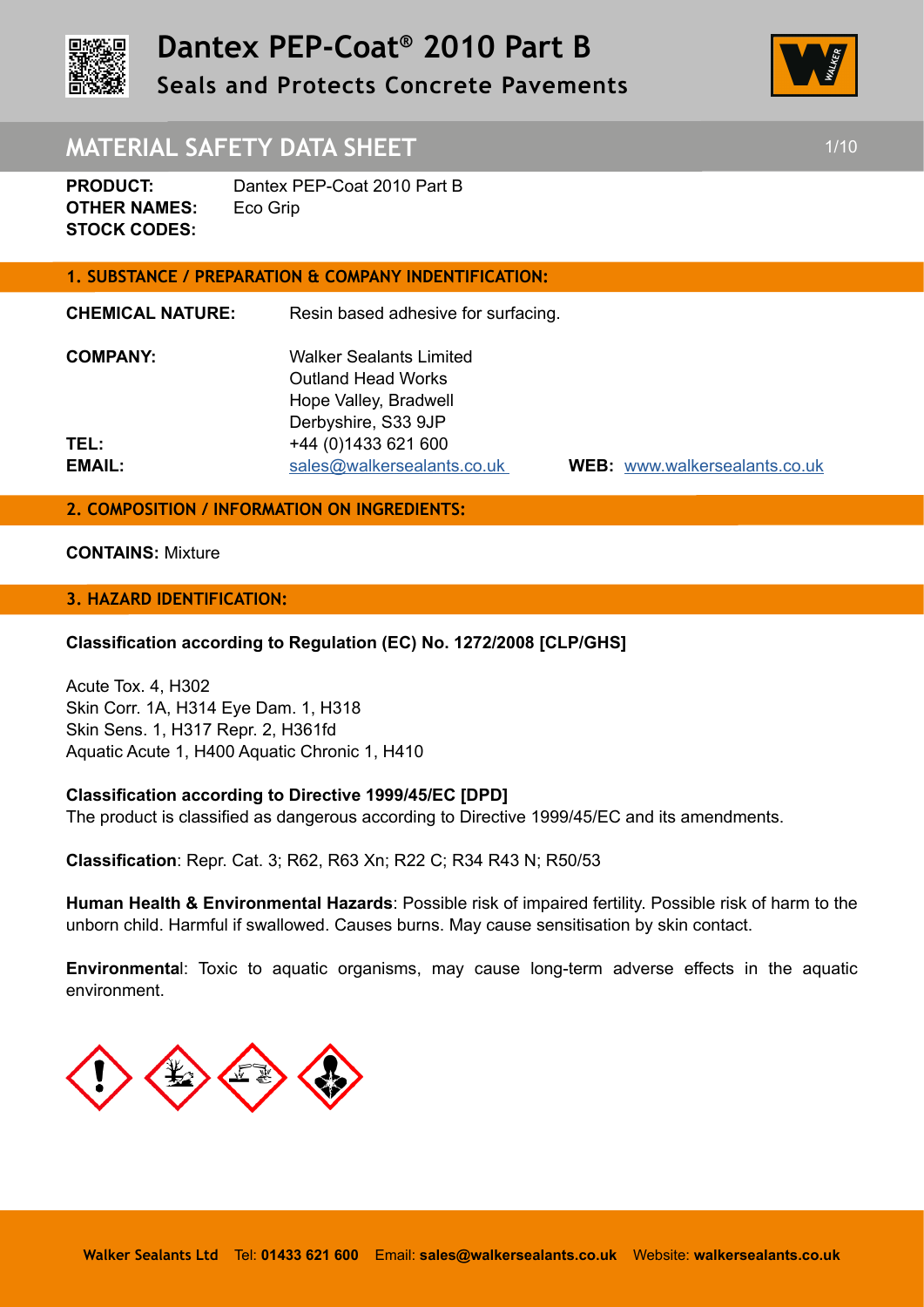



# **MATERIAL SAFETY DATA SHEET** *continued* 2/10

#### **Harmful if swallowed.**

**Causes severe skin burns and eye damage.** 

**May cause an allergic skin reaction.** 

### **Suspected of damaging fertility or the unborn child.**

### **Very toxic to aquatic life with long lasting effects.**

P201 - Obtain special instructions before use.

P280 - Wear protective gloves. Wear eye or face protection. Wear protective clothing.

P273 - Avoid release to the environment.

P304 + P340 + P310 - **IF INHALED**: Remove victim to fresh air and keep at rest in a position comfortable for breathing. Immediately call a POISON CENTRE or physician.

P301 + P310 + P331 - **IF SWALLOWED**: Immediately call a POISON CENTRE or physician. Do NOT induce vomiting.

P303 + P361 + P353 + P310 - **IF ON SKIN** (or hair): Take off immediately all contaminated clothing. Rinse skin with water or shower. Immediately call a POISON CENTRE or physician.

P305 + P310 - **IF IN EYES**: Immediately call a POISON CENTRE or physician.

P405 - Store locked up.

# **Corrosive, Dangerous for the environment**

R62 - Possible risk of impaired fertility.

R63 - Possible risk of harm to the unborn child.

R22 - Harmful if swallowed.

R34 - Causes burns.

R43 - May cause sensitisation by skin contact.

R50/53 - Very toxic to aquatic organisms, may cause long-term adverse effects in the aquatic environment. S26 - In case of contact with eyes, rinse immediately with plenty of water and seek medical advice. S36/37/39 - Wear suitable protective clothing, gloves and eye/face protection.

S45 - In case of accident or if you feel unwell, seek medical advice immediately (show the label where possible).

S61 - Avoid release to the environment. Refer to special instructions/safety data sheet.

4-nonylphenol, branched Naphthenic acids diethylenetriamine

#### **4. FIRST AID MEASURES:**

In all cases if symptoms are severe, persist or cause concern obtain immediate medical advice. First aid procedures apply when the product is at elevated temperature.

**INHALATION**: Get medical attention immediately. Remove victim to fresh air and keep at rest in a position comfortable for breathing. If it is suspected that fumes are still present, the rescuer should wear an appropriate mask or self-contained breathing apparatus. If not breathing, if breathing is irregular or if respiratory arrest occurs, provide artificial respiration or oxygen by trained personnel. It may be dangerous to the person providing aid to give mouth-to-mouth resuscitation. If unconscious, place in recovery position

**Manufactures & Suppliers of:**  Joint Sealants Bituminous Repair Compounds High Friction Surfacing Colour Coated Aggregates **The Complete Highway Service** **Walker Sealants Limited**  Manufacturing & Sales Division Outland Head Bradwell, Hope Valley Derbyshire, S33 9JP Tel: 01433 621 600

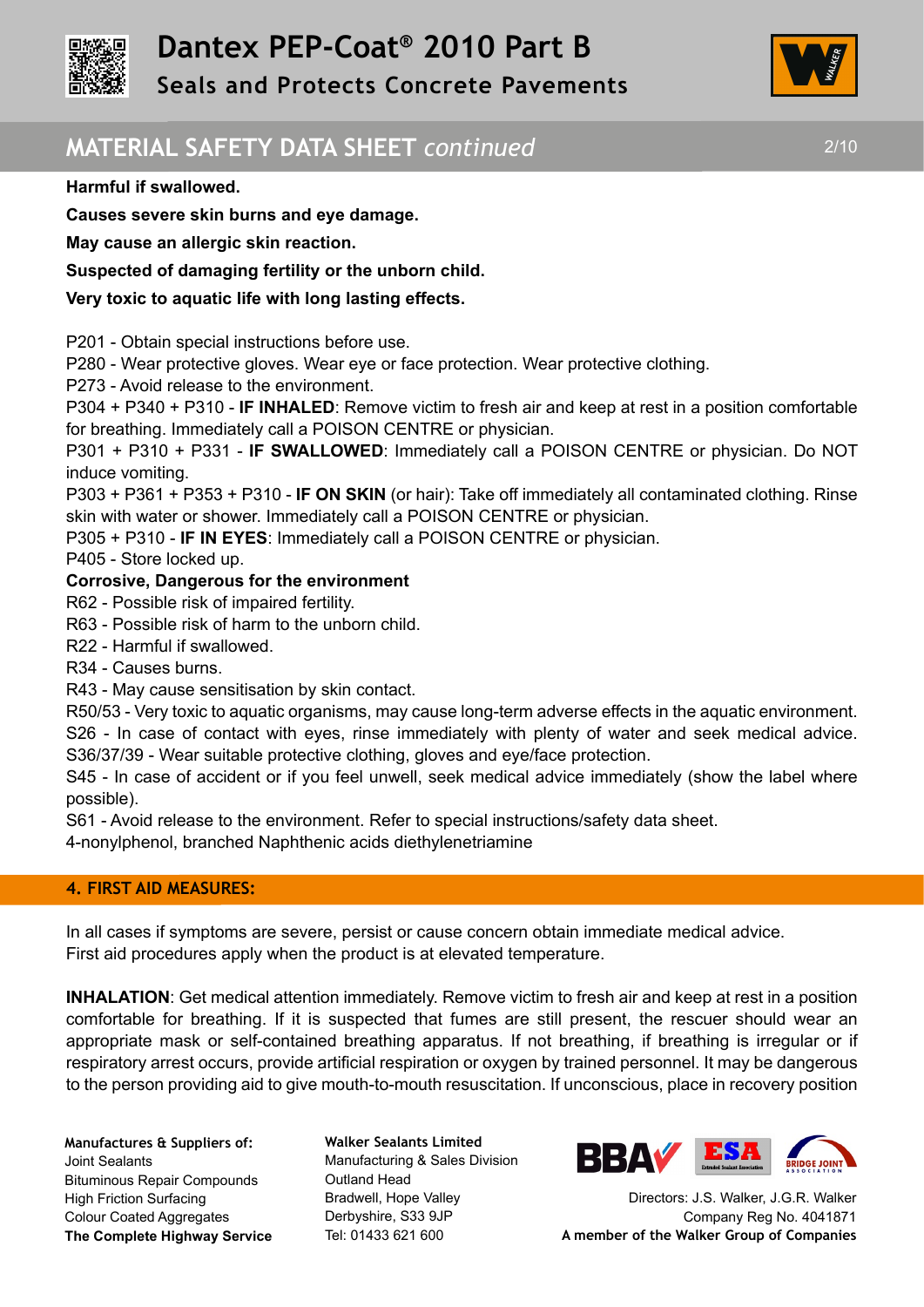



# **MATERIAL SAFETY DATA SHEET** *continued* THE SMATERIAL 3/10

and get medical attention immediately. Maintain an open airway. In case of inhalation of decomposition products in a fire, symptoms may be delayed. The exposed person may need to be kept under medical surveillance for 48 hours.

**EYES**: Get medical attention immediately. Immediately flush eyes with plenty of water, occasionally lifting the upper and lower eyelids. Check for and remove any contact lenses. Continue to rinse for at least 20 minutes. Chemical burns must be treated promptly by a physician.

**SKIN:** Get medical attention immediately. Flush contaminated skin with plenty of water. Remove contaminated clothing and shoes. Wash contaminated clothing thoroughly with water before removing it, or wear gloves. Continue to rinse for at least 20 minutes. Chemical burns must be treated promptly by a physician. In the event of any complaints or symptoms, avoid further exposure.

**INGESTION**: Get medical attention immediately. Wash out mouth with water. Remove victim to fresh air and keep at rest in a position comfortable for breathing. If material has been swallowed and the exposed person is conscious, give small quantities of water to drink. Stop if the exposed person feels sick as vomiting may be dangerous. Do not induce vomiting unless directed to do so by medical personnel. If vomiting occurs, the head should be kept low so that vomit does not enter the lungs. Chemical burns must be treated promptly by a physician. Never give anything by mouth to an unconscious person. If unconscious, place in recovery position and get medical attention immediately. Maintain an open airway.

**PROTECTION OF FIRST AIDERS:** No action shall be taken involving any personal risk or without suitable training. If it is suspected that fumes are still present, the rescuer should wear an appropriate mask or self-contained breathing apparatus. It may be dangerous to the person providing aid to give mouth-to-mouth resuscitation. Wash contaminated clothing thoroughly with water before removing it, or wear gloves.

# **POTENTIAL ACUTE HEALTH EFFECTS:**

| Eye contact                          | Corosive to Eyes. May give off vapor or dust that is very irritating or<br>corrosive to the respiratory system. Exposure to decomposition products<br>may cause a health hazard. |
|--------------------------------------|----------------------------------------------------------------------------------------------------------------------------------------------------------------------------------|
| <b>Inhalation</b>                    | Serious effects may be delayed following exposure.                                                                                                                               |
| <b>Skin contact</b>                  | Corrosive to skin. May cause burns or sensitisation by skin contact.                                                                                                             |
| Ingestion                            | Harmful if swallowed, may cause burns to mouth, throat and stomach.                                                                                                              |
| <b>OVER-EXPOSURE SIGNS/SYMPTOMS:</b> |                                                                                                                                                                                  |
| Eye contact                          | Adverse symptoms may include the following:<br>Pain<br>watering<br>redness                                                                                                       |
| <b>Inhalation</b>                    | Adverse symptoms may include the following:.<br>Reduced foetal weight<br>Increase in foetal deaths<br>Skeletal malformations                                                     |
| <b>Skin contact</b>                  | Adverse symptoms may include the following:<br>Irritation<br>Pain<br>Blistering may occur                                                                                        |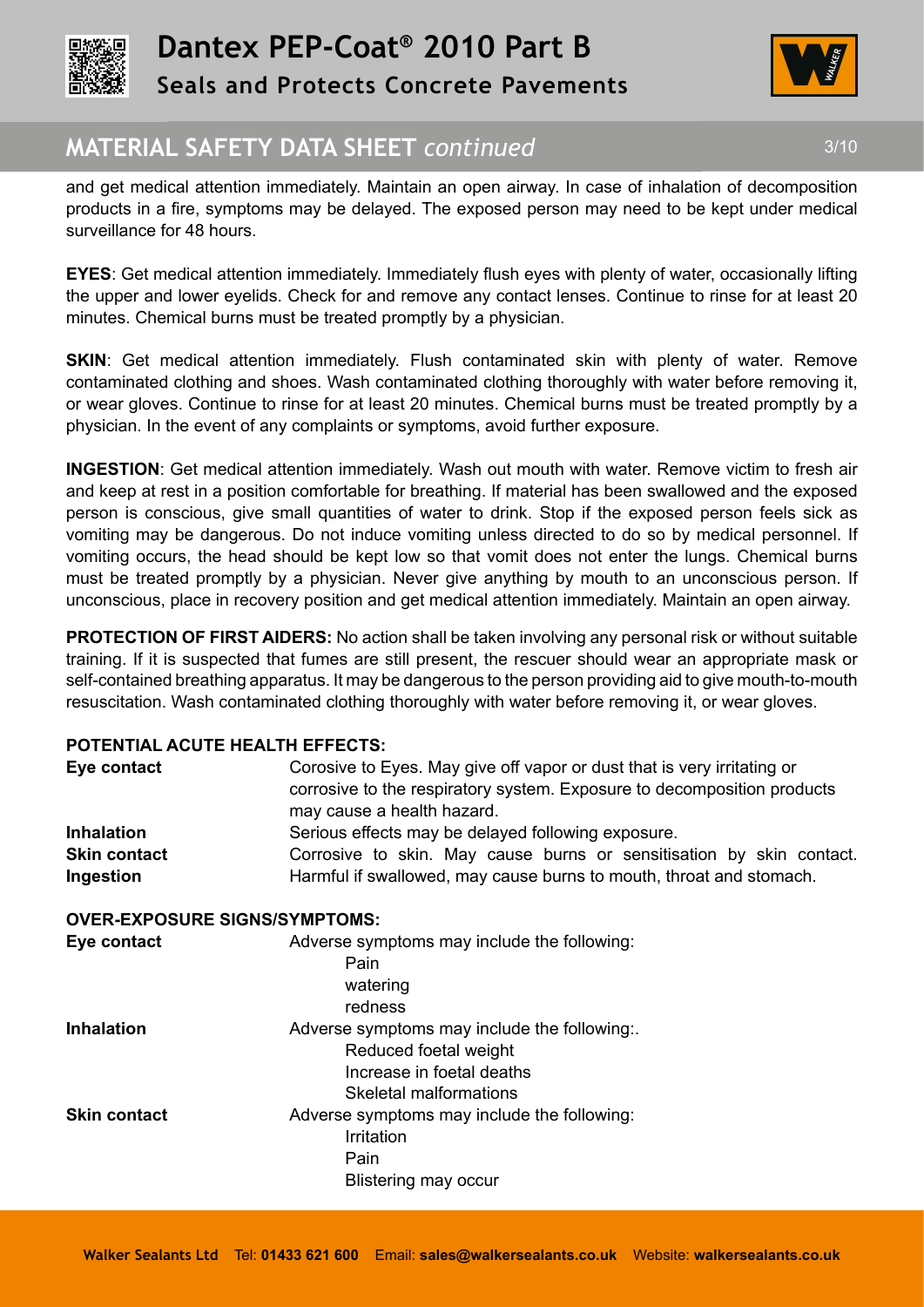



# **MATERIAL SAFETY DATA SHEET** *continued* 4/10

 Reduced foetal weight, increased death and skleltal malformations redness **Ingestion** Adverse symptoms may include the following: Stomach pains Reduced foetal weight Increase in foetal deaths Skeletal malformations

**NOTES TO PHYSICIAN**: In case of inhalation of decomposition products in a fire, symptoms may be delayed. The exposed person may need to be kept under medical surveillance for 48 hours.

**SPECIFIC TREATMENTS:** No specific treatment.

#### **5. FIRE FIGHTING MEASURES:**

**SUITABLE EXTINGUISHING MEDIA**: Carbon Dioxide, Dry Chemicals, Foam, Water Fog/Mist

**PROTECTIVE EQUIPMENT:** Use full protective clothing and self-contained breathing apparatus. Fires in confined spaces should be dealt with by trained personnel.

**HAZARDOUS THERMAL DECOMPOSITION PRODUCTS:** Decomposition products may include the following materials:

carbon dioxide carbon monoxide Nitrogen oxides

#### **ADVICE FOR FIREFIGHTERS:**

**Special protective actions for fire-fighters**: This material is very toxic to aquatic organisms. Fire water contaminated with this material must be contained and prevented from being discharged to any waterway, sewer or drain.

**Special protective equipment for fire-fighters:** Fire-fighters should wear appropriate protective equipment and self-contained breathing apparatus (SCBA) with a full face-piece operated in positive pressure mode. Clothing for fire-fighters (including helmets, protective boots and gloves) conforming to European standard EN 469 will provide a basic level of protection for chemical incidents.

#### **6. ACCIDENTAL RELEASE MEASURES:**

# 6.1 **PERSONAL PRECAUTIONS, PROTECTIVE EQUIPMENT AND EMERGENCY PROCEDURES: For non-emergency personnel**

No action shall be taken involving any personal risk or without suitable training. Evacuate surrounding areas. Keep unnecessary and unprotected personnel from entering. Do not touch or walk through spilt material. Avoid breathing vapour or mist.

**Manufactures & Suppliers of:**  Joint Sealants Bituminous Repair Compounds High Friction Surfacing Colour Coated Aggregates **The Complete Highway Service** **Walker Sealants Limited**  Manufacturing & Sales Division Outland Head Bradwell, Hope Valley Derbyshire, S33 9JP Tel: 01433 621 600

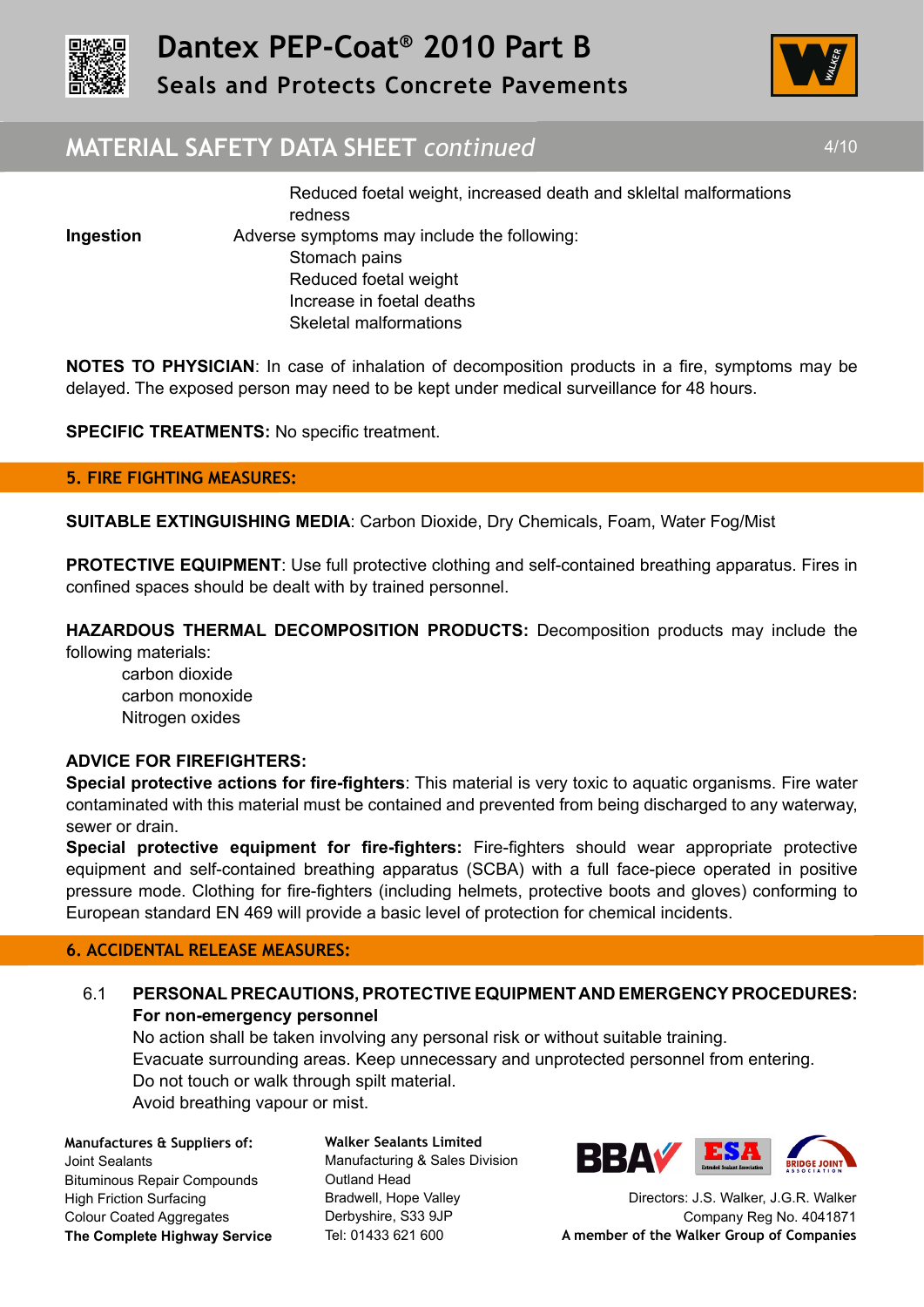



# **MATERIAL SAFETY DATA SHEET** *continued* 5/10

#### Provide adequate ventilation.

Wear appropriate respirator when ventilation is inadequate. Put on appropriate personal protective equipment.

#### **For emergency responders**

If specialised clothing is required to deal with the spillage, take note of any information in Section 8 on suitable and unsuitable materials. See also Section 8 for additional information on hygiene measures.

# 6.2 **ENVIRONMENTAL PRECAUTIONS:**

Avoid dispersal of spilt material and runoff and contact with soil, waterways, drains and sewers. Inform the relevant authorities if the product has caused environmental pollution (sewers, waterways, soil or air).

Water polluting material.

May be harmful to the environment if released in large quantities.

# 6.3 **METHODS AND MATERIALS FOR CONTAINMENT AND CLEANING UP:**

- **Small spill** Stop leak if without risk. Move containers from spill area. Dilute with water and mop up if water-soluble. Alternatively, or if water-insoluble, absorb with an inert dry material and place in an appropriate waste disposal container. Dispose via a licensed waste disposal contractor.
- **Large spill** Stop leak if without risk. Move containers from spill area. Approach the release from upwind. Prevent entry into sewers, water courses, basements or confined areas. Wash spillages into an effluent treatment plant or proceed as follows. Contain and collect spillage with non-combustible, absorbent material e.g. sand, earth, vermiculite or diatomaceous earth and place in container for disposal according to local regulations. Dispose via a licensed waste disposal contractor. Contaminated absorbent material may pose the same hazard as the spilt product.

#### **7. HANDLING & STORAGE:**

**PROTECTIVE MEASURES:** Put on appropriate personal protective equipment (see Section 8). Persons with a history of skin sensitization problems should not be employed in any process in which this product is used. Do not get in eyes or on skin or clothing. Do not ingest. Avoid breathing vapour or mist. Avoid release to the environment. Refer to special instructions/safety data sheet. Keep in the original container or an approved alternative made from a compatible material, kept tightly closed when not in use. Empty containers retain product residue and can be hazardous. Do not reuse container.

**ADVICE ON GENERAL OCCUPATIONAL HYGIENE:** Eating, drinking and smoking should be prohibited in areas where this material is handled, stored and processed. Workers should wash hands and face before eating, drinking and smoking. Remove contaminated clothing and protective equipment before entering eating areas. See also Section 8 for additional information on hygiene measures.

**STORAGE:** Store in accordance with local regulations. Store in original container protected from direct sunlight in a dry, cool and well-ventilated area, away from incompatible materials (see section 10) and food and drink. Keep container tightly closed and sealed until ready for use. Containers that have been opened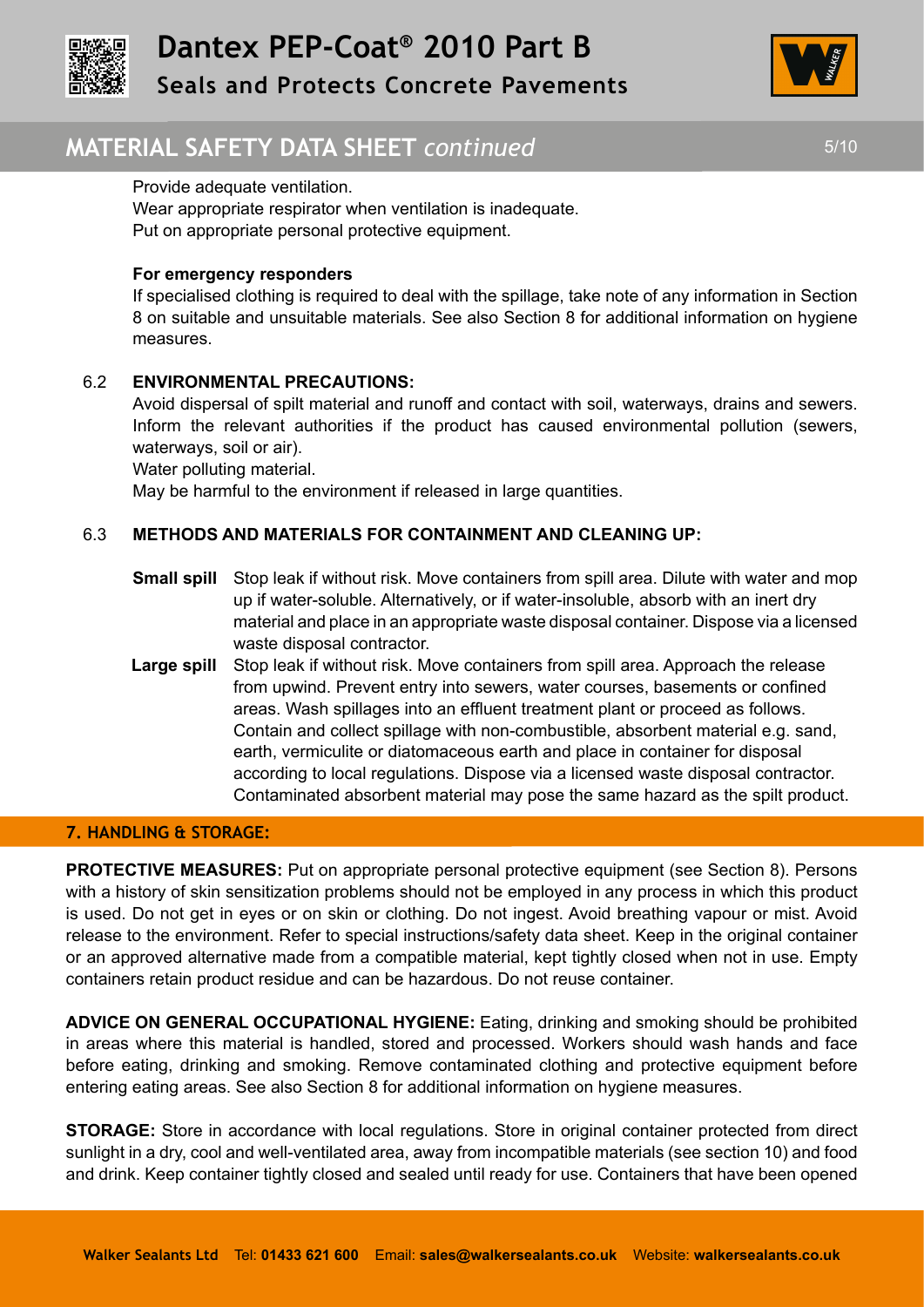



# **MATERIAL SAFETY DATA SHEET** *continued* 6/10

must be carefully resealed and kept upright to prevent leakage. Do not store in unlabelled containers. Use appropriate containment to avoid environmental contamination

# **8. EXPOSURE CONTROL / PERSONAL PROTECTION:**

**APPROPRIATE ENGINEERING CONTROLS:** If user operations generate dust, fumes, gas, vapour or mist use process enciosures, local exhaust ventilation or other engineering controls to keep worker exposure to airbourne contaminates below any recommended or statutory limits.

# **INDIVIDUAL PROTECTION MEASURES:**

**Hygiene measures**: Wash hands, forearms and face thoroughly after handling chemical products, before eating, smoking and using the lavatory and at the end of the working period. Appropriate techniques should be used to remove potentially contaminated clothing. Contaminated work clothing should not be allowed out of the workplace. Wash contaminated clothing before reusing. Ensure that eyewash stations and safety showers are close to the workstation location.

**Eye/face protection:** Safety eyewear complying with an approved standard should be used when a risk assessment indicates this is necessary to avoid exposure to liquid splashes, mists or dusts.

# **SKIN PROTECTION:**

**Hand protection:** Chemical-resistant, impervious gloves complying with an approved standard should be worn at all times when handling chemical products if a risk assessment indicates this is necessary.

**Body protection:** Personal protective equipment for the body should be selected based on the task being performed and the risks involved and should be approved by a specialist before handling this product.

**Other skin protection:** Appropriate footwear and any additional skin protection measures should be selected based on the task being performed and the risks involved and should be approved by a specialist before handling this product.

**Respiratory protection:** Use a properly fitted, air-purifying or air-fed respirator complying with an approved standard if a risk assessment indicates this is necessary. Respirator selection must be based on known or anticipated exposure levels, the hazards of the product and the safe working limits of the selected respirator.

**Environmental exposure controls:** Emissions from ventilation or work process equipment should be checked to ensure they comply with the requirements of environmental protection legislation. In some cases, fume scrubbers, filters or engineering modifications to the process equipment will be necessary to reduce emissions to acceptable levels.

#### **9. PHYSICAL & CHEMICAL PROPERTIES:**

**COLOUR:** Amber **FORM**:Liquid **PH: >11, ODOUR:** Ammoniacal

**Manufactures & Suppliers of:**  Joint Sealants Bituminous Repair Compounds High Friction Surfacing Colour Coated Aggregates **The Complete Highway Service** **Walker Sealants Limited**  Manufacturing & Sales Division Outland Head Bradwell, Hope Valley Derbyshire, S33 9JP Tel: 01433 621 600

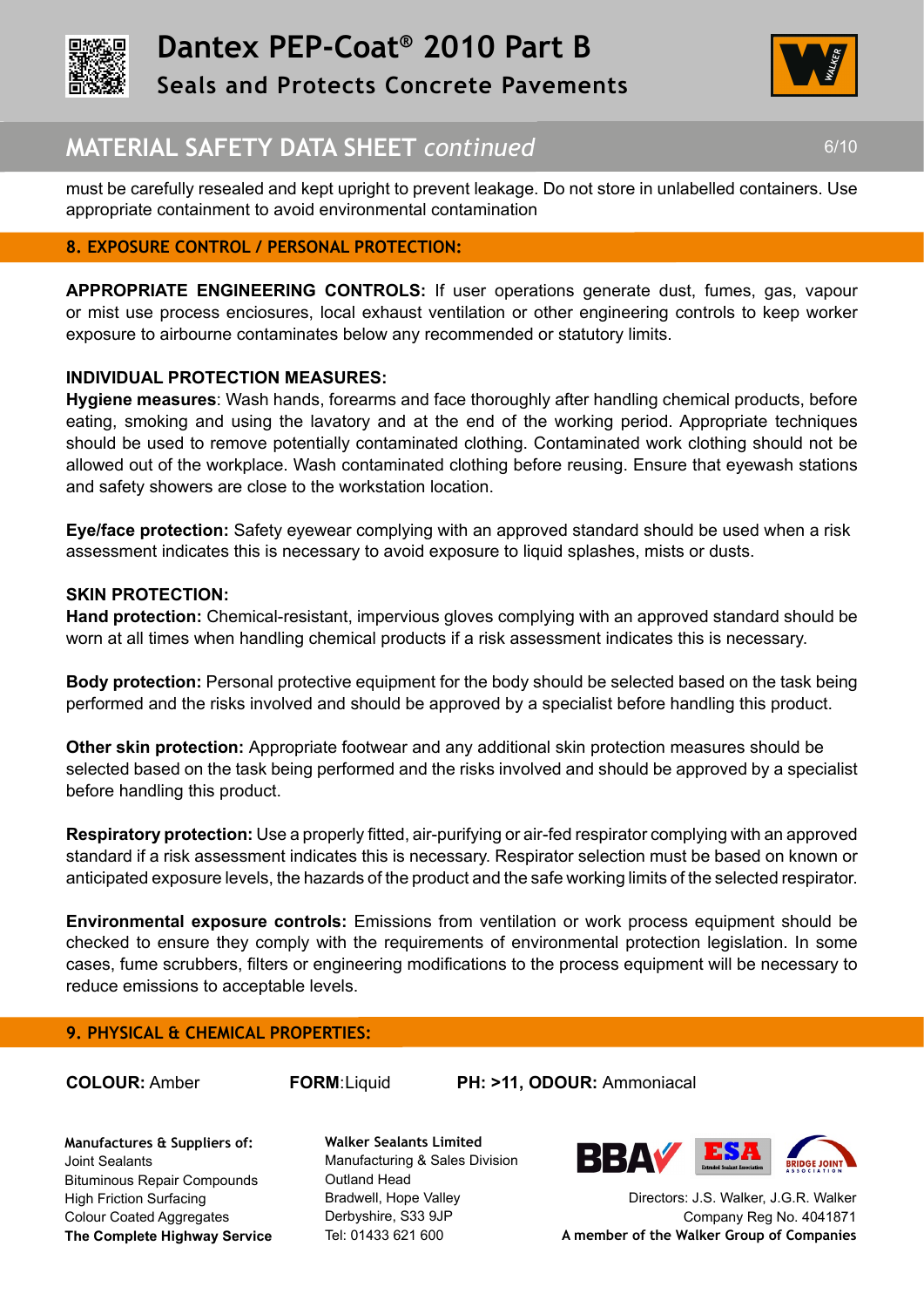



# **MATERIAL SAFETY DATA SHEET** *continued* 7/10

| <b>REACTIVITY:</b>                                   | No specific test data related to reactivity available for this product or<br>its ingredients.           |
|------------------------------------------------------|---------------------------------------------------------------------------------------------------------|
| <b>CHEMICAL STABILITY:</b>                           | The product is stable.                                                                                  |
| <b>POSSIBILITY OF HAZARDOUS</b><br><b>REACTIONS:</b> | Under normal conditions of storage and use, hazardous reactions<br>will not occur.                      |
| <b>CONDITIONS TO AVOID:</b>                          | No specific data.                                                                                       |
| <b>INCOMPATIBLE MATERIALS:</b>                       | Reactive or incompatible with the following materials:<br>oxidizing materials, acids and alkalis.       |
| <b>HAZARDOUS DECOMPOSITION</b><br><b>PRODUCTS:</b>   | Under normal conditions of storage and use, hazardous<br>decomposition products should not be produced. |

#### **11. TOXICOLOGICAL INFORMATION:**

**10. STABILITY & REACTIVITY:**

# **See section 3. For Hazard Information**

| Product / ingredient name | Result                                  | <b>Species</b>                          | <b>Exposure</b> |
|---------------------------|-----------------------------------------|-----------------------------------------|-----------------|
| 4-nonylphenol, branched   | Acute EC50 0.03 mg/L Marine water       | Algae - Skeletonema costatum            | 72 hours        |
|                           | Acute EC50 0.027 mg/L Marine water      | Algae - Skeletonema costatum            | 96 hours        |
|                           | Acute EC50 137 to 160 ug/L Marine water | Crustaceans - Eohaustorius estuarius    | 48 hours        |
|                           |                                         | - Adult Fish - Pleuronectes americanus  |                 |
|                           | Acute LC50 17 ug/L Marine water         | - Larvae - 2 days Fish - Pimephales     | 96 hours        |
|                           |                                         | promelas -                              |                 |
|                           |                                         | Embryo - <24 hours                      |                 |
| Naphthenic acids          | Chronic NOEC 7.4 ug/L Fresh water       | Algae - Navicula seminulum              | 33 days         |
| diethylenetriamine        |                                         | Fish - Lepomis macrochirus              |                 |
| Oils, pine                | Acute EC50 26000 ug/L Fresh water       | Algae - Pseudokirchneriella subcapitata | 96 hours        |
|                           | Acute LC50 5600 ug/L Fresh water Acute  | Daphnia - Daphnia magna Fish -          | 96 hours        |
|                           | EC50 345600 ug/L Fresh water Acute      | Poecilia reticulata                     | 96 hours        |
|                           | LC50 53500 ug/L Fresh water Acute LC50  | Daphnia - Daphnia magna - < 24 hours    | 48 hours        |
|                           | 1014000 ug/L Fresh water Acute EC50     | Fish - Oncorhynchus mykiss - Juvenile   | 96 hours        |
|                           | 24.5 to 28 ppm Fresh water Acute LC50   | (Fledgling, Hatchling, Weanling)        | 48 hours        |
|                           | 18.35 to 21 ppm Fresh water             |                                         | 96 hours        |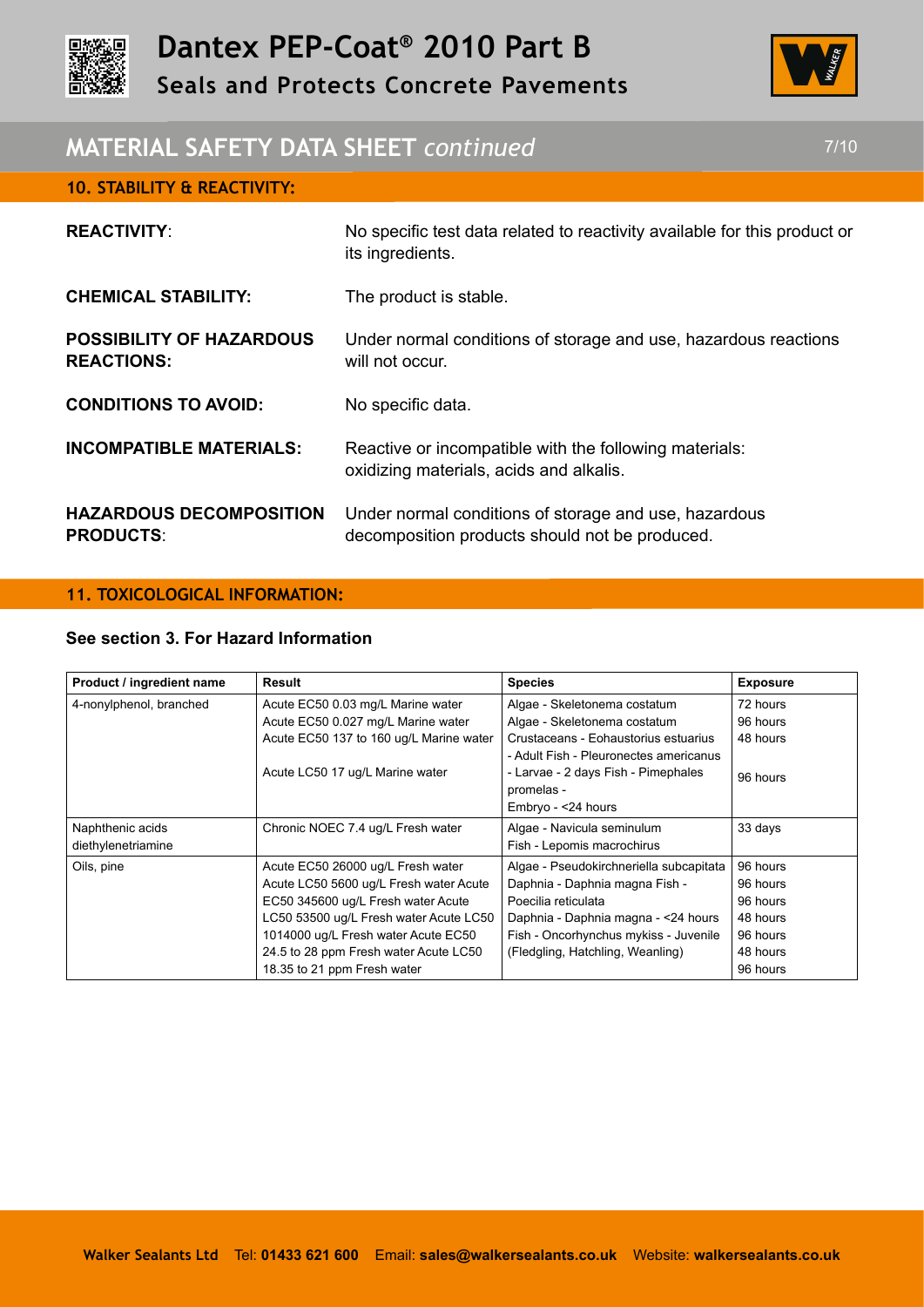



# **MATERIAL SAFETY DATA SHEET** *continued* 8/10

# **12. TRANSPORT INFORMATION:**

|                                      | <b>ADR/RID</b>                                                                | <b>ADN/ADNR</b>                                                               | <b>IMDG</b>                                                                                                                                             | <b>IATA</b>                                                                   |
|--------------------------------------|-------------------------------------------------------------------------------|-------------------------------------------------------------------------------|---------------------------------------------------------------------------------------------------------------------------------------------------------|-------------------------------------------------------------------------------|
| 14.1 UN number                       | <b>UN3267</b>                                                                 | <b>UN3267</b>                                                                 | <b>UN3267</b>                                                                                                                                           | <b>UN3267</b>                                                                 |
| 14.2 UN proper shipping name         | <b>CORROSIVE</b><br>LIQUID, BASIC,<br>ORGANIC, N.O.S.<br>(diethylenetriamine) | <b>CORROSIVE</b><br>LIQUID, BASIC,<br>ORGANIC, N.O.S.<br>(diethylenetriamine) | <b>CORROSIVE</b><br>LIQUID, BASIC,<br>ORGANIC, N.O.S.<br>(diethylenetriamine).<br>Marine pollutant<br>(4-nonylphenol,<br>branched, Naphthenic<br>acids) | <b>CORROSIVE</b><br>LIQUID, BASIC,<br>ORGANIC, N.O.S.<br>(diethylenetriamine) |
| 14.3 Transport<br>hazard class(es)   | 8 See below                                                                   | 8 See below                                                                   | 8 See below                                                                                                                                             | 8 See below                                                                   |
| 14.4 Packing group                   | III                                                                           | $\mathbf{III}$                                                                | III                                                                                                                                                     | $\mathbf{III}$                                                                |
| 14.5 Environmental hazards           | Yes                                                                           | Yes                                                                           | Yes                                                                                                                                                     | Yes                                                                           |
| 14.6 Special precautions for<br>user | Not available.                                                                | Not available.                                                                | Not available.                                                                                                                                          | Not available.                                                                |
| Additional Information               |                                                                               |                                                                               |                                                                                                                                                         |                                                                               |

**Exemption to the above classification may apply.**



Colour Coated Aggregates **The Complete Highway Service**

# **13. DISPOSAL INFORMATION:**

The information in this section contains generic advice and guidance. The list of Identified Uses in Section 1 should be consulted for any available use-specific information provided in the Exposure Scenario(s).

#### **WASTE TREATMENT METHODS:**

| <b>PRODUCT:</b><br><b>Methods of disposal</b>                                                                          | The generation of waste should be avoided or minimised wherever<br>waste disposal contractor. Disposal of this product, solutions and any<br>requirements. | possible. Dispose of surplus and non-recyclable products via a licensed<br>by-products should at all times comply with the requirements of environmental<br>protection and waste disposal legislation and any regional local authority |
|------------------------------------------------------------------------------------------------------------------------|------------------------------------------------------------------------------------------------------------------------------------------------------------|----------------------------------------------------------------------------------------------------------------------------------------------------------------------------------------------------------------------------------------|
| <b>Hazardous waste</b>                                                                                                 |                                                                                                                                                            | The classification of the product may meet the criteria for a hazardous waste.                                                                                                                                                         |
| Manufactures & Suppliers of:<br>Joint Sealants<br><b>Bituminous Repair Compounds</b><br><b>High Friction Surfacing</b> | <b>Walker Sealants Limited</b><br>Manufacturing & Sales Division<br>Outland Head<br>Bradwell, Hope Valley                                                  | <b>BBAV</b><br>Directors: J.S. Walker, J.G.R. Walker                                                                                                                                                                                   |

Derbyshire, S33 9JP Tel: 01433 621 600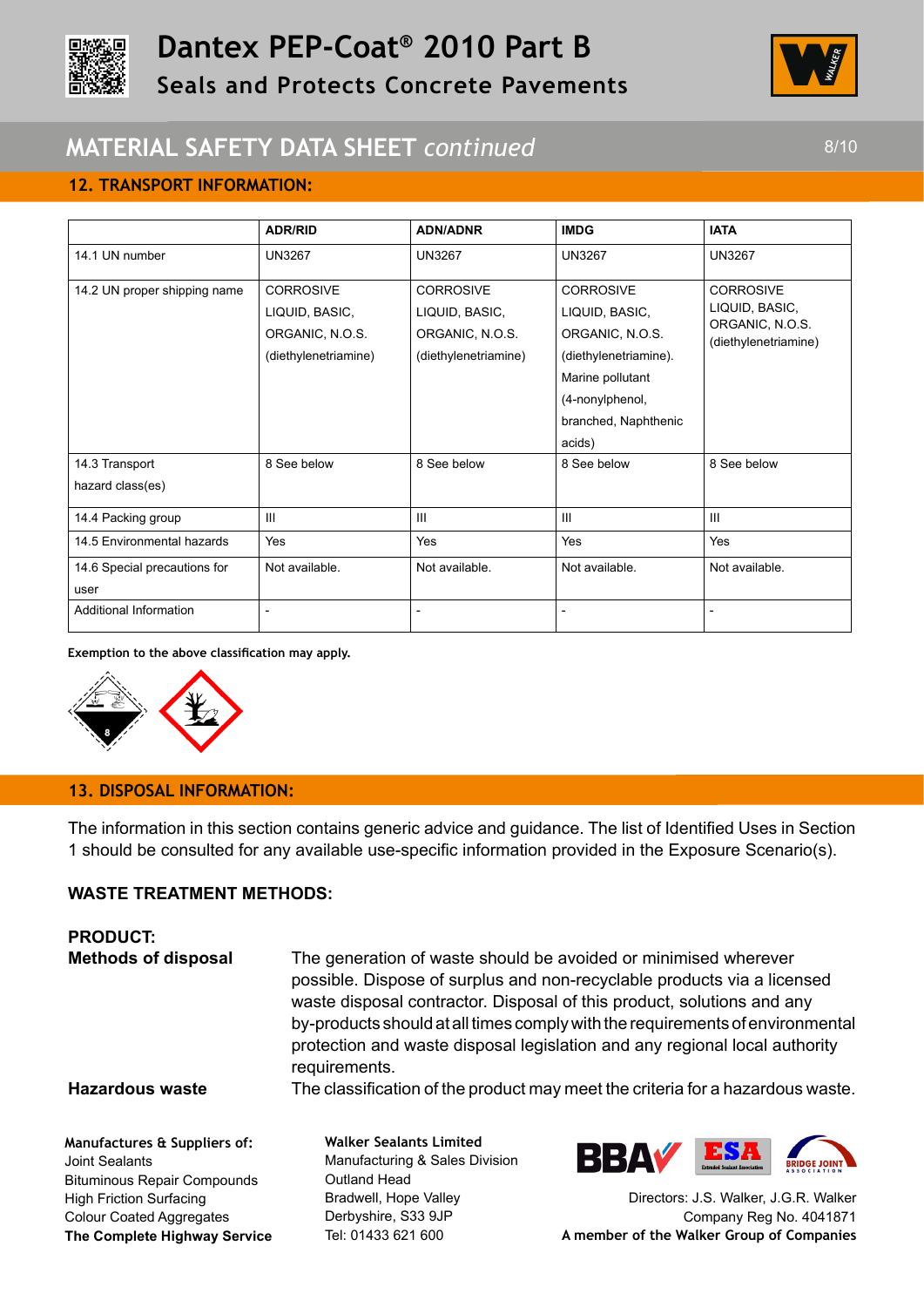



# **MATERIAL SAFETY DATA SHEET** *continued* 8/10

| <b>PACKAGING:</b><br><b>Methods of disposal</b> | The generation of waste should be avoided or minimised wherever<br>possible. Waste packaging should be recycled. Incineration or landfill<br>should only be considered when recycling is not feasible.                                                                                                                                      |
|-------------------------------------------------|---------------------------------------------------------------------------------------------------------------------------------------------------------------------------------------------------------------------------------------------------------------------------------------------------------------------------------------------|
| <b>Special precautions</b>                      | This material and its container must be disposed of in a safe way. Care<br>should be taken when handling empty containers that have not been<br>cleaned or rinsed out. Empty containers or liners may retain some product<br>residues. Avoid dispersal of spilt material and runoff and contact with soil,<br>waterways, drains and sewers. |

#### **14. ECOLOGICAL INFORMATION:**

#### **SEE TOXICOLOGY ABOVE**

# **15. REGULATORY INFORMATION:**

#### **EC LABELLING AS REQUIRED BY CHIP\***

**SYMBOL(S) EC:** Not classified according to EEC directives 67/548/EEC and 88/379/EC.

**S36/37/39:** Wear suitable protective clothing.

#### **16. OTHER INFORMATION:**

| <b>Full text of abbreviated H</b> | H226 Flammable liquid and vapour.                         |
|-----------------------------------|-----------------------------------------------------------|
| <b>Statements</b>                 | H302 Harmful if swallowed.                                |
|                                   | H315 Causes skin irritation.                              |
|                                   | H317 May cause an allergic skin reaction.                 |
|                                   | H319 Causes serious eye irritation.                       |
|                                   | H335 May cause respiratory irritation.                    |
|                                   | H371 May cause damage to organs.                          |
|                                   | H411 Toxic to aquatic life with long lasting effects.     |
|                                   | H312 Harmful if swallowed                                 |
|                                   | H314 Causes severe skin burns and eye damage              |
|                                   | H318 Causes serious Eye damage                            |
|                                   | H361fd Suspected of damaging fertility and unborn child   |
|                                   | H400 Very toxic to aquatic life                           |
|                                   | H410 very toxic to aquatic life with long lasting affects |

#### **PRODUCT USE**:

The provisions of Safety Data Sheets come under the REACH and CHIP regulations. This is in addition to the users of products supplied by Walker Sealants Limited should take appropriate measures to ensure working practices are in accordance with the Control of Substances Hazardous to Health (COSHH).

The information in the MSDS was obtained from sources believed to be reliable. The information is provided